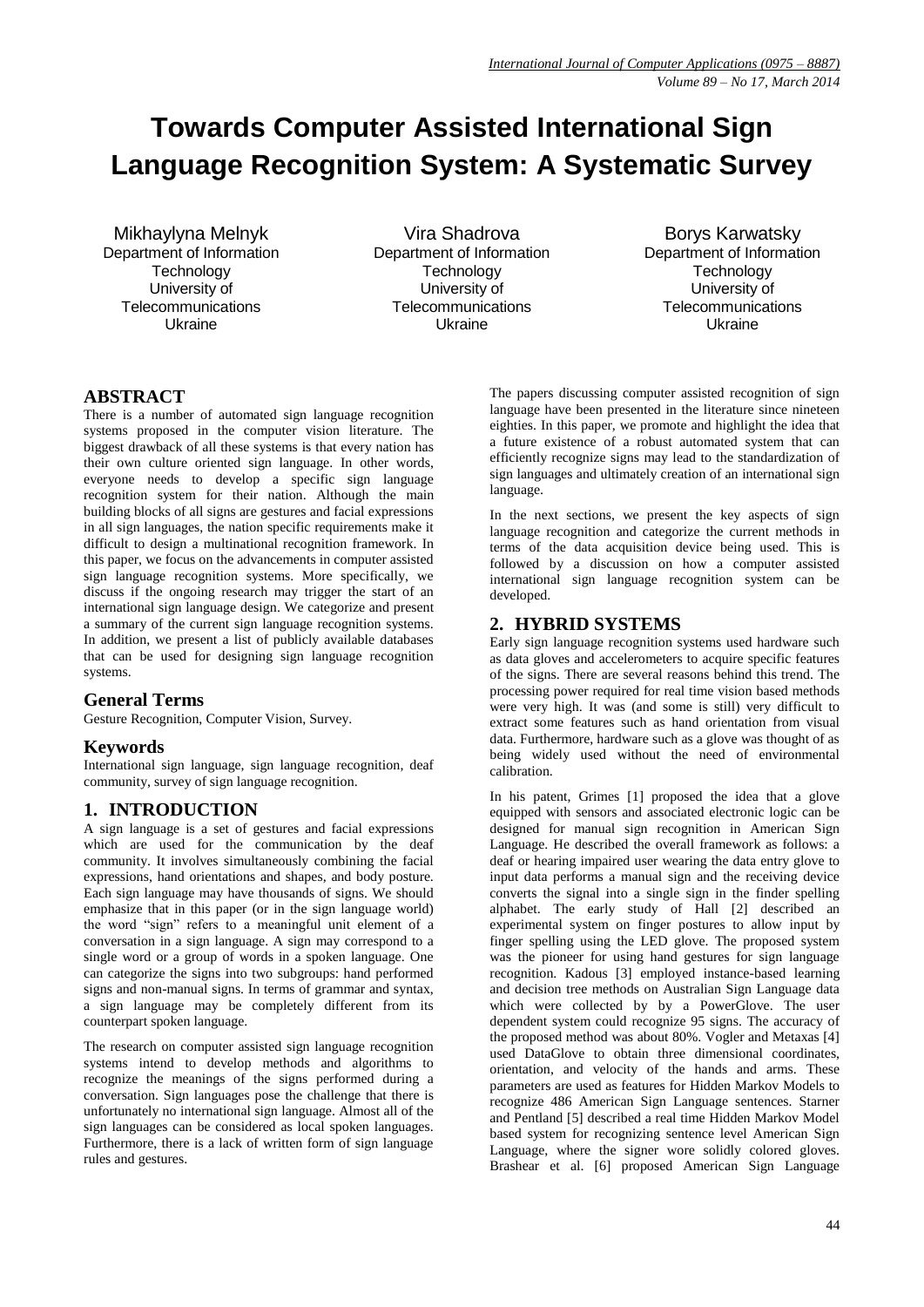



**Fig 1: A two-step framework for the development of a sign language recognition system**

recognition system with the ultimate goal of designing a mobile assistive technology. They used multiple sensors to remove the noise and improve recognition accuracy. The proposed system consists of hat mounted camera, wearable computer, and accelerometers. They marked the left hand by a cyan band on the wrist and the right hand by a yellow band. Liang and Ouhyoung [7] proposed real-time continuous gesture recognition of Taiwanese Sign Language using DataGlove. This system used Hidden Markov Models for 51 fundamental postures, six orientations, and 8 motion primitives and achieved the average recognition rate of 80.4%. Gao et al. [8] described a system called HandTalker for the recognition of Chinese Sign Language. They embedded interfaces to translate the signs into text or vocal outputs. Hernandez-Rebollar et al. [9] used AcceleGlove for recognizing the 26 hand shapes of the American Sign Language alphabet. AcceleGlove was different from previous approaches in such a way that it did not require a tracking system to identify hand orientation. This allowed the system to identify postures that were not possible before. Mehdi and Khan  $\begin{bmatrix} 10 \end{bmatrix}$  investigated the possibility of recognizing sign language gestures using sensor glove, which is made out of cloth with sensors fitted on it. The glove has 7 sensors, where 5 sensors are for each finger, one sensor is for measuring the tilt of the hand, and one sensor is for measuring the rotation of the hand. Their recognition algorithm is based on an Artificial Neural Network and yields a recognition accuracy of 88%. Akyol and Canzler [11] used color coded gloves for finding and tracking the hands reliably. They obtained a user independent recognition rate of 94% on a set of 16 signs of German Sign Language. Kuroda et al. presented [12] an intelligent data-glove called StrinGlove. StrinGlove can determine full degrees of freedom of human hand using 24 inductcoders and 9 contact sensors. Then, it encodes hand postures into posture codes on its hardware. This in-device encoding function decreases the load on the central CPU; thereby, StrinGlove eases to develop sign language recognition system Hernandez-Rebollar et al. [13] discussed an approach for capturing and translating isolated signs of American Sign Language using the system composed of an AcceleGlove and a two-link arm skeleton. Their classification method is based on Hidden Markov Models and Artificial Neural Networks. The proposed sign recognizer was tested using a 176-sign corpus achieving an accuracy of 95%.

In more recent studies, devices with more advanced technologies and combination of different sensors have been used. Oz and Leu [14] used a sensory glove called

CyberGlove and a 3-D motion tracker to extract the gesture features. Finger joint angles, which define the hand shape, obtained using the glove. The data from the tracker was used to estimate the trajectory of hand movements. Zafrulla et al. [15] presented an approach using Kinect depth-mapping camera for American Sign Language recognition. They compare the Kinect-based system to their CopyCat system, which is composed of colored gloves with embedded accelerometers. Assaleh et al. [16] proposed a low complexity classification method to recognize Arabic Sign Language using sensor-based gloves. The gloves have 5 bend sensors and a 3D accelerometer. Their system yielded recognition rates of 92.5% and 95.1% for user dependent and user independent cases, respectively. Jeong et al. [17] developed a finger-gesture recognition glove recognizing Korean Sign Language with a use of inexpensive and conductive materials. Velostat, proposed finger gesture recognition glove, is made of a film surfaced with carbon particles, used for anti-static package of electronic parts. They could measure bending angles of the fingers using voltage divided circuit and calculate the hand motion angle. Luzanin and Plancak [18] used a low-budget 5-sensor data glove for hand gesture recognition. Their probabilistic neural network-based gesture recognition method was able to process user independent simple and complex static gestures.

Due to inconvenience to the user and the high cost of the hardware-based systems, the trend is in favor of image and video based sign language recognition systems. In the next section, we will present approaches that use only vision based properties. In Table 1, we compare the different aspects of designing hardware and vision based computer assisted sign language recognition systems. Waldron and Kim [19] proposed a system based on a two-stage neural network that can recognize isolated American Sign Language. They used the hand shape and position data obtained from a DataGlove which is mounted with a Polhemus sensor. The first level of the method consists of four back-propagation neural networks recognizing the sign language phonology. Specifically, the data contains 36 hand shapes, 10 locations, 11 orientations, and 11 hand movements. The signs are fed to the second stage which recognizes the actual signs. They used both backpropagation and Kohonen's self-organizing neural work to compare the performance and the expandability of the learned vocabulary. When they use the back-propagation network for the second stage, they obtained that the network was able to recognize these signs with an overall accuracy of 86%. When they use a Kohonen's self-organizing network in the second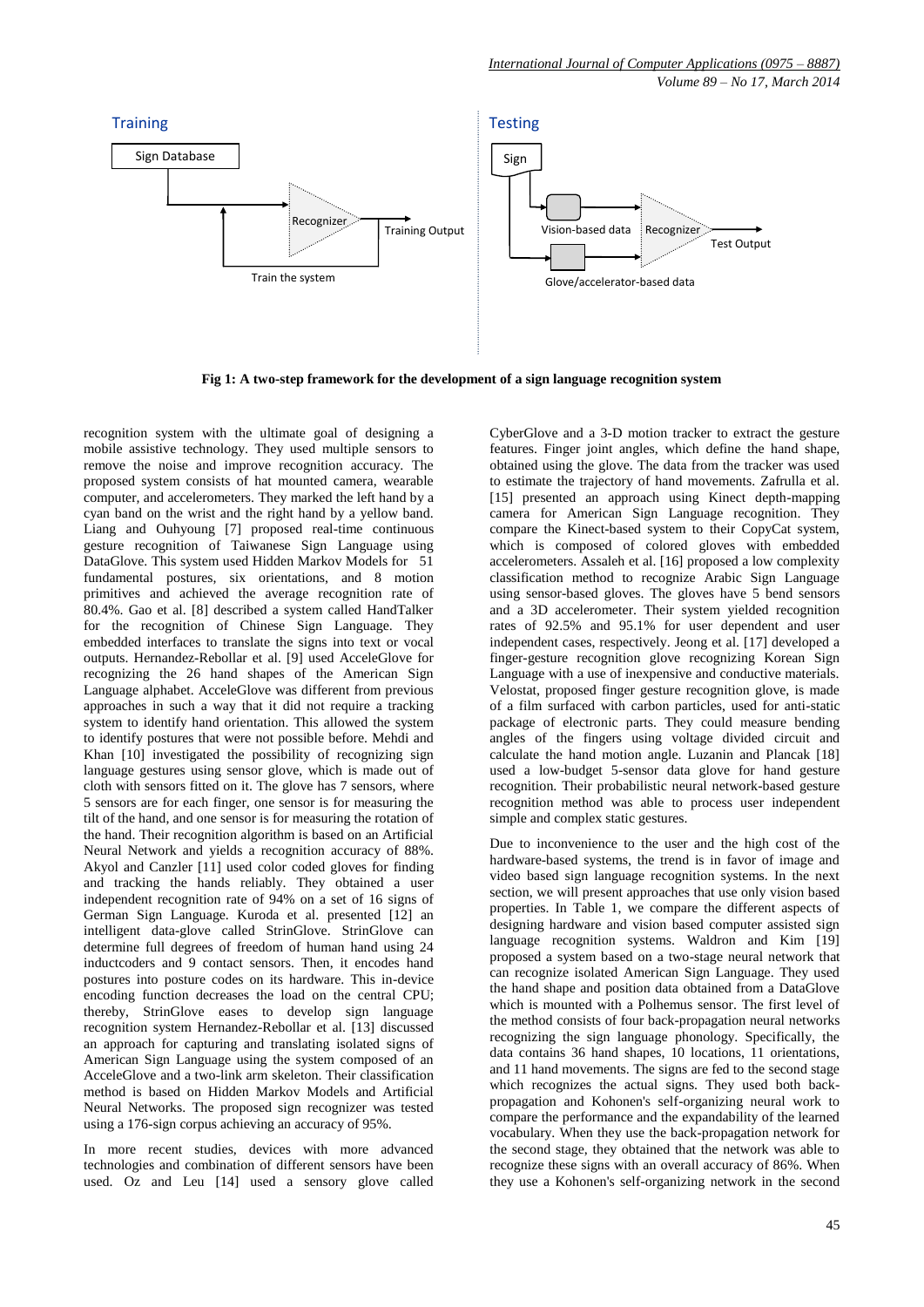stage, the network could not only recognize the signs with 84% accuracy. However, they expand its learned vocabulary through relabeling.

| Concept                    | <b>Vision-based</b>    | Hardware-based      |
|----------------------------|------------------------|---------------------|
| Calibration                | Depends<br>environment | Required but stable |
| User dependency            | Highly prone           | Less prone          |
| Cost                       | Iow                    | High                |
| User experience            | Good                   | Inconvenient        |
| Feature extraction         | Challenging            | Relatively easier   |
| World wide<br>availability | High likely            | Low likely          |

#### **Table 1. Comparison of the vision and hardware based methods based on the design concepts**

#### **3. VISION-BASED SYSYEMS**

Vision-based systems use appearance-based image features extracted from video sequence frames.

#### **3.1 Isolated Sign Recognition**

Most of the approaches focus on isolated sign recognition. A subset of those uses the finger spelling, where a word is signed letter by letter usually using hand shapes.

Fagiani et al. [20] proposed a system for automatic recognition of Italian Sign Language based on the position and the shape of head and hands. Their system is composed of a feature extraction stage and a sign recognition stage. Sequential forward selection method was used to obtain feature vectors with the minimum dimension and the best recognition performance. They represent each sign with a single Hidden Markov Model having parameters estimated through the re-substitution method. Akyol and Alvarado [21] proposed a recognition system for the mobile use. They extract and combine motion cues and skin color features from single-view image sequences. The proposed method employs Bayes' classification to generate a probability map based on the skin color. In addition, they used motion history to generate a similar motion probability map. By combining these two probability maps, they detect the signer's hands. Kishore and Kumar [22] presented a method to segment gestures of Indian Sign Language. Their algorithm extracts signs from video sequences under various dynamic backgrounds. The signs are segmented by minimizing the energy function of the level set fused by various image characteristics such as boundary and shape information, texture, and color. From RGB color video three color planes are extracted and one color plane is used based on the contrasting environments presented by the video background. Texture edge map provides spatial information which makes the color features more distinctive for video segmentation. Their experiments show that the method provides segmentation for user independent signer case under different imaging conditions. Haberdar and Albayrak [23] developed a series of recognition systems using initially global and then local features extracted from videos showing signs in Turkish Sign Language. Their method is a two-step algorithm, where they first classify the signs based on the movement of the hands. Then, shape of the hands is used to recognize the sign in the initially selected subset. Their system could recognize 172 isolated signs. Zhang et al. [24] presented a vision-based medium vocabulary Chinese Sign Language recognition. The

proposed recognition system is composed of two submodules. They combine techniques of robust hands detection, background subtraction and pupil detection to extract the feature information in unconstrained environment in the first stage. Their method employs principal component analysis to characterize the finger features more elaborately. In the second part, a Tied-Mixture Density Hidden Markov Models framework is used for sign language recognition. The goal of the second part is to speed up the recognition without significant loss of recognition accuracy. They achieved recognition accuracy is up to 92.5% based on 439 frequently used Chinese sign language words. Zieren and Kraiss et al. [25] presented a system that uses a background model to remove static areas from the input video on pixel level. They used Hidden Markov Models along with features normalized for person-independence and robustness. Their system performs person-dependent recognition of 232 isolated signs with an accuracy of 99.3% in a controlled environment. In the second test, person-independent recognition rates reach 44.1% for 221 signs. Overall performance of 87.8% is achieved for six signers in various uncontrolled outdoor and indoor environments but with a reduced vocabulary of 18 signs. Assan and Grobel [26] focused on the video-based signer dependent recognition of isolated signs using the manual parameters of sign language. They consider a sign as a doubly stochastic process to define Hidden Markov Models. The observations extracted from video frames are regarded as feature vectors. The system achieves recognition rates up to 94% on a 262-sign corpus. Zafrulla et al. [27] proposed a relatively novel approach for American Sign Language phrase verification by combining confidence measures obtained from aligned forward sign models and reversed sign models to the same input. They use the Normalized likelihood score and the Log-Likelihood Ratio in the proposed model. Interestingly, they perform leave-one-signer-out cross validation on a dataset of 420 American Sign Language phrases obtained from five deaf children playing an educational game called CopyCat. Their method has a significantly better match to the ground truth when compared to the traditional approach. Feris et al. [28] proposed a novel method for recognition of isolated fingerspelling gestures based on depth edge features. Their approach is based on a simple and inexpensive modification of the capture setup. They use a multi-flash camera with flashes strategically positioned to cast shadows along depth discontinuities in the scene, allowing efficient and accurate extraction of depth edges. The proposed method employs a shift and scale invariant shape descriptor for fingerspelling recognition. They observe an improvement over methods relying on features acquired by traditional edge detection and segmentation algorithms.

#### **3.2 Continuous Sign Recognition**

Vision based continuous sign recognition systems usually have an underlying framework that employ Hidden Markov models. Majority of the proposed methods in the literature are build up on a structure based on this foundation, while there are some exceptions.

Hienz et al. [29] describes the development of a signer dependent video-based continuous sign language recognition system using Hidden Markov Models. Their system is developed using a lexicon of 52 signs of German Sign Language and employs manual sign parameters. They used a single color video camera to capture images. The proposed system achieves a recognition accuracy of 95% using a bigram language model. Dreuw et al. [30] developed a system that is able to recognize sentences of continuous sign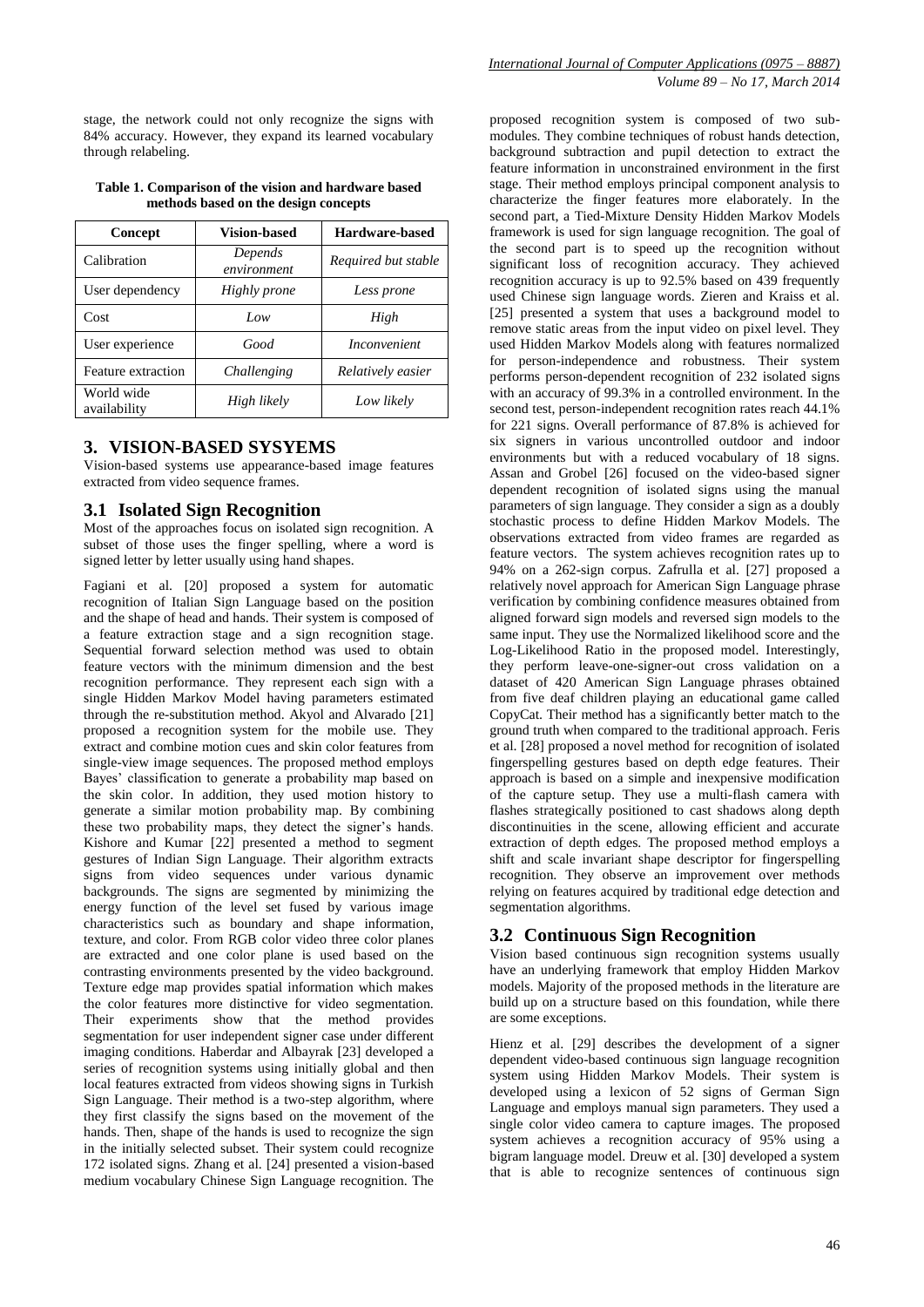language independent of the speaker. They employ pronunciation and language models in sign language. The recognition algorithm is based on the Bayes' decision rule. The system was tested on a publicly available benchmark database consisting of 201 sentences and 3 signers, and they could achieve a 17% word error rate. Holden et al. [31] presented an automatic Australian Sign Language recognition system that tracks the face and hands in videos. They perform the tracking using the corresponding features. The proposed systems could deal with the occlusion of the face and a hand by detecting the contour of the foreground moving object using a combination of motion cues and the snake algorithm. They use Hidden Markov Models as the base model and conduct experiments using 163 test sign phrases with varying grammatical formations. Using prior information about the grammar, the system achieved 97% recognition rate on a sentence level and 99% success rate at a word level. Dreuw et al. [32] investigated whether explicitly incorporating depth information could improve the recognition of American Sign Language. The depth information was extracted using a stereo-vision method on sequential frames. They demonstrated that the depth information helped disambiguate overlapping hands and improve the tracking of the hands; however, the tracking improvements did not have much influence on the final recognition results. Wang et al. [33] presented an approach to large vocabulary, continuous Chinese Sign Language recognition using phonemes instead of whole signs as the basic units. There are about 2400 phonemes in Chinese Sign Language. Because the number of phonemes is limited, Hidden Markov Model based training and recognition of the Chinese Sign Language signal has the potential of recognizing enlarged vocabularies. The proposed method can manage the finger-alphabet and gestures. They generate one Hidden Markov Model for each phoneme, and then the signs are encoded based on these phonemes. They used clustering of the Gaussians on the states, the language model, and N-best-pass to improve the performance of the system. They carried out experiments on a size of 5119 signs. Nayak et al. [34] proposed a continuous state space model, where the states are based on image-based features, without the use of special gloves. They present an unsupervised approach to both extract and learn models for continuous basic units of signs from continuous sentences. Coarticulation effects are very strong in sign language. Given a set of sentences with a common sign, they can automatically learn the model for part of the sign which is affected by coarticulation effects. Their model is based on traces in a space of relational distributions, and each point in this space represents a relational distribution, capturing the spatial relationships between low-level features, such as edge points. Bauer and Hienz [35] described the development of a videobased continuous German Sign Language recognition system based on Hidden Markov Models with one model for each sign. The goal of the proposed system is to design an automatic signer dependent recognition of sign language sentences, based on a lexicon of 97 signs. Their system achieves an accuracy of 91.7%. Kelly et al. [36] presented a multi-modal system for the recognition of manual signs and non-manual signals in continuous sign language sentences based on multichannel Hidden Markov Models. Manual signs and non-manual signals are handled independently using continuous multidimensional Hidden Markov Model threshold model. They use a single non-manual signal, head movement, to evaluate the proposed framework when recognizing non-manual signals. The system achieved a detection ratio of 95% and a reliability measure of 93%. Fang et al. [37] proposed a method for handle transition parts between two adjacent signs in large-vocabulary continuous sign language recognition. They develop a temporal clustering algorithm improved from k-means by using dynamic time warping as its distance measure for tackling mass transition movements arisen from a large vocabulary size. Then, they present an iterative segmentation algorithm for automatically segmenting transition parts from continuous sentences. They demonstrated experiments on continuous sign language recognition and achieved an average accuracy of 91.9% using a vocabulary of 5113 Chinese signs.

# **4. SIGN LANGUAGE DATABASES**

The first challenge to be solved before even starting the design of a sign language recognition system is to obtain a comprehensive database. Without enough training or test data, it is not possible to develop a computer assisted automated recognition system. In this section, we report some of the notable databases from all around the world in alphabetic order. We try to cover as many sign language databases as possible from all around the world. These databases are specifically created for the development of computer assisted sign language recognition systems.

The Purdue RVL-SLLL Database [38] is an extensive database of *A*merican Sign Language gestures, movements, words and sentences. It was produced by 14 signers. This database consists of 2576 videos of 39 motion primitives, 62 hand shapes, and sentences.

The RWTH-BOSTON-400 Database [39] is collected for the development of isolated *A*merican Sign Language recognition systems. It consists of 843 sentences performed by 4 signers.

The *A*uslan Signbank [40] consists of the movies in the Auslan Archive together with linked linguistic annotation files. There are 7415 words in Australian Sign Language and the corpus consists of over one thousand separate video clips. The signs were performed by 100 signers.

Arabic Sign Language Database [16] consists of 80 signs and 40 sentences which were compiled from the signs. Each sentence was repeated 19 times. This corpus is the first fully labeled and segmented dataset for continuous Arabic Sign Language.

The *B*ritish Sign Language Corpus [41] is a collection of video clips showing conversations of 249 participants. The corpus includes annotations of 6330 signs from the signers in the conversational dataset.

LIBRAS-HC-RGBDS Database [42] is a corpus containing 61 hand configurations of the *B*razilian Sign Language. The data were acquired using the Kinect sensor. There are 610 videos of 5 signers in the database.

*D*icta-Sign Corpus [43] is European Union funded research project aiming to make online communications more accessible to deaf sign language users. The ultimate goal of Dicta-Sign is to develop the necessary technologies that make Web 2.0 interactions in sign language compatible. For example, a user can sign to a webcam using signs, or a computer recognizes the signed phrases, translates them into an internal representation of sign language, and then simulates it using an avatar. Dicta-Sign collects the world's first large parallel corpus of domain-specific utterances across different sign languages. Currently, British, French, German, and Greek sign languages are included. The goal is to cover a minimum of three hours of signing in each language, and a vocabulary size of more than 1500 signs. This database is going to be annotated and be publicly available. Dicta-Sign is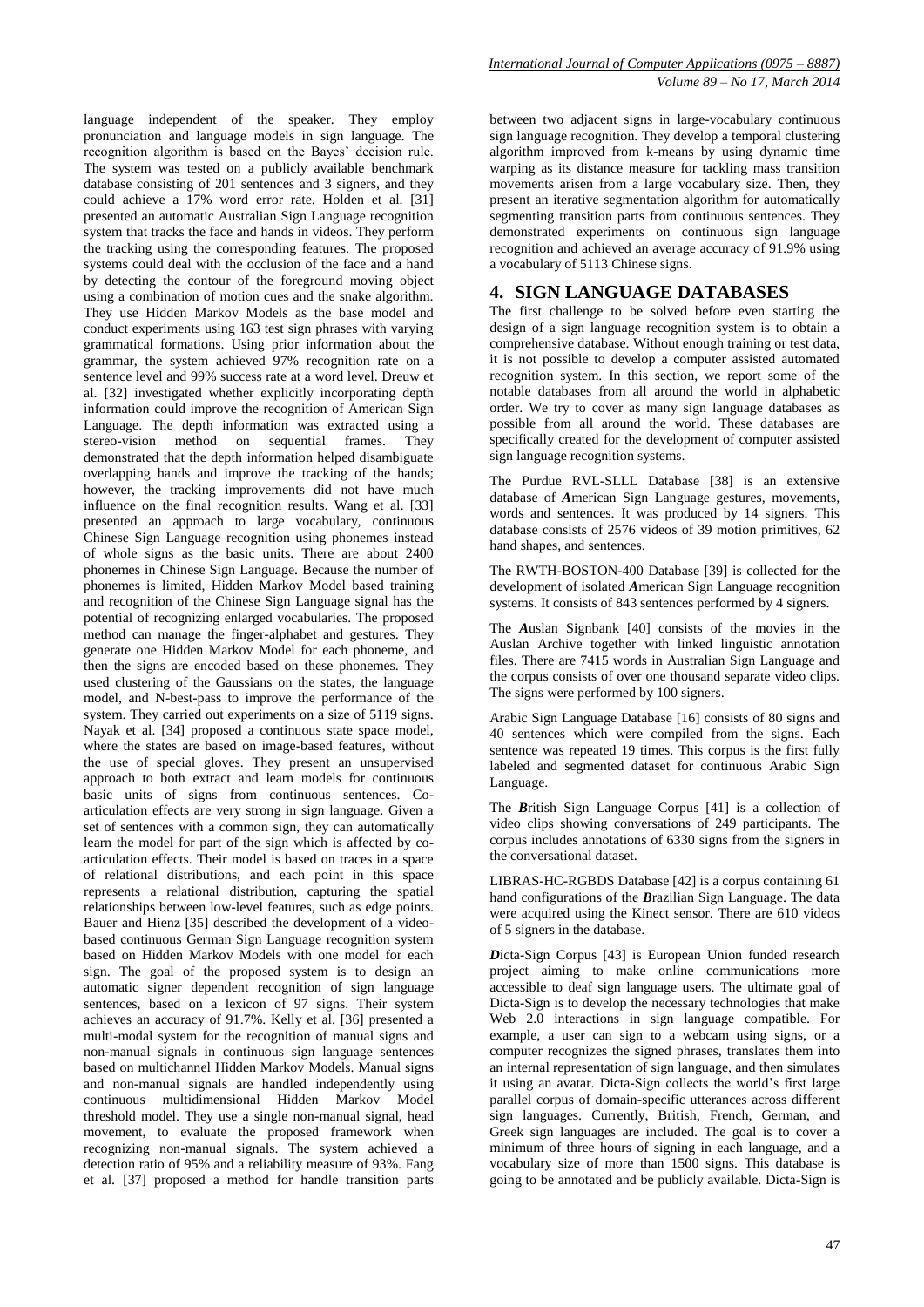a great project aiming to integrate recognition, synthesis and linguistic modeling in one standalone system.

The Corpus *D*utch Sign Language [44] is a collection of video recordings of conversations in the Sign Language of the Netherlands. The corpus consists of recordings with multiple synchronized video cameras, accompanied by gloss and translation annotations. Data are collected from 100 native signers.

The SIGNUM Database [45] contains 450 basic signs in *G*erman Sign Language. Based on this vocabulary, 780 sentences were constructed by 25 signers.

*G*reek Sign Language Corpus [46] is a collection of sentence level sign samples and respective annotations. Video recordings of the database have been produced by 4 signers. The first part of the database is composed of a list of lemmata which are representative of the use of hand shapes as a primary sign formation component. The second part of it includes sets of controlled utterances.

Indian Sign Language Database [47] is prepared by nine signers, where each signer repeated the sign twice under different conditions with a total number of 1440 gesture videos for a total of 80 signs.

The ATIS Sign Language Corpus [48] is available for the following languages: *I*rish Sign Language, German Sign Language and South Sign Language. The corpus contains English phrases and sentences (595 signs) about booking flights and travel information.

The A3LIS-147 Database [49] contains 147 distinct signs from *I*talian Sign Language. 10 signers worked in the project. The signs are organized in six categories, based on different daily life scenarios.

*K*orean Sign Language Database [50] is a very small corpus containing twenty five fundamental gestures. Although there are about 6000 vocabulary words in Korean Sign Language, they are formed by combining a relatively small number of basic signs.

*J*apanese Sign Language Database [51] is a corpus of the face and hand posture images consisting of 516 frame sequences of 258 Japanese subjects. The hand postures represent 45 manual signs.

The MSL Database [52] has isolated and continuous signs in *M*alaysian Sign Language, where each sign is repeated 20 times. The weakest point of this corpus is that only one signer is employed.

*P*akistani Sign Language Database [53] is a relatively small corpus. It consists of 37 signs imported from Urdu, which is the spoken language. Signs in the corpus correspond to finger spelling alphabet.

*P*ersian Sign Language Database [54] is composed of 640 images of 32 signs that correspond to the letters in the Persian alphabet. Images are captured in controlled environment, where the background is solid black.

Spanish Sign Language Corpus [55] includes 4080 Spanish sentences translated into the sign language. The included sentences are from the situations about the renewal of the identity document and driver's license. The database also contains the signs for all the letters, numbers from 0 to 100, numbers for time specification, months and week days.

The BUHMAP Database [56] contains 132 videos of 8 nonmanual signs, which are frequently used in *T*urkish Sign Language. The signs are performed by 11 signers. The database also includes ground truth data of 60 manually landmarked points of the face.

*T*aiwanese Sign Language Corpus [57] consists of about 3000 lexical items. The database is a collection of sentences, conversations, and narratives.

*V*ietnamese Sign Language Database [58] is relatively small corpus. It covers videos of 40 signs, where each one was recorded 10 times by two signers under the control of a sign language teacher.

### **5. HIDDEN MARKOV MODELS**

Hidden Markov Models (HMMs) have been always in the center of the attention in the speech processing research [59, 60] for more than 30 years. It also plays a crucial role in sign language recognition research. The main idea is that an HMM is a finite model that represent a probability distribution function for an infinite number of possible input sequences. In continuous speech recognition, units, such as syllabus or phones, are characterized by HMMs whose parameters are different for each unit [61].

HMMs provide a conceptual toolset for constructing complicated models such as sign language recognition by simply drawing an intuitive picture. A sign is a combination of small manual or facial shapes and movements. During the literature review, we observe that many sign language researchers implement initial version of their recognition systems directly using HMMs [62-72] as either main module or a sub-module in the framework. When recognizing a sign, the framework visits a state of HMM by emitting a residue from the probability distribution function of the state [N-1]. Then, the framework selects the next state based on the state's transition probability distribution. For most of the signs, there may be many possible state sequences which is not possible to linearly explore. Therefore, a very efficient algorithm, called Viterbi algorithm, is used to optimize finding the most probable state path given a feature vector and an HMM for the sign [N-1]. Many researchers use HTK Toolkit to implement the Viterbi algorithm [N].

HTK is a toolkit developed by the Cambridge University for developing methods using Hidden Markov Models. HMMs is frequently used in sign language recognition applications to model the time varying features of a sign although HTK is initially and primarily designed for building HMM-based speech processing recognition systems. First of all, a distinct HMM is assigned for each sign. Then, HTK training tools are used to estimate the parameters of all HMMs corresponding to the signs in the database using training samples and their associated transcriptions. Finally, the trained HMMs are used along with the unknown samples and the optimal probabilities are estimated.

# **6. CONCLUDING REMARKS**

In this paper, we present the current status of the research on computer assisted sign language recognition systems. There are many challenges need to be solved. First of all, publicly available data sets are limited both in quantity and quality. Signs are composed of hand shape, hand movement, facial expression, and body posture. Every nation has its own sign language with different rules. There is no well defined and commonly accepted set of rules for sign languages. Sign languages may not be compatible with their spoken language counterparts.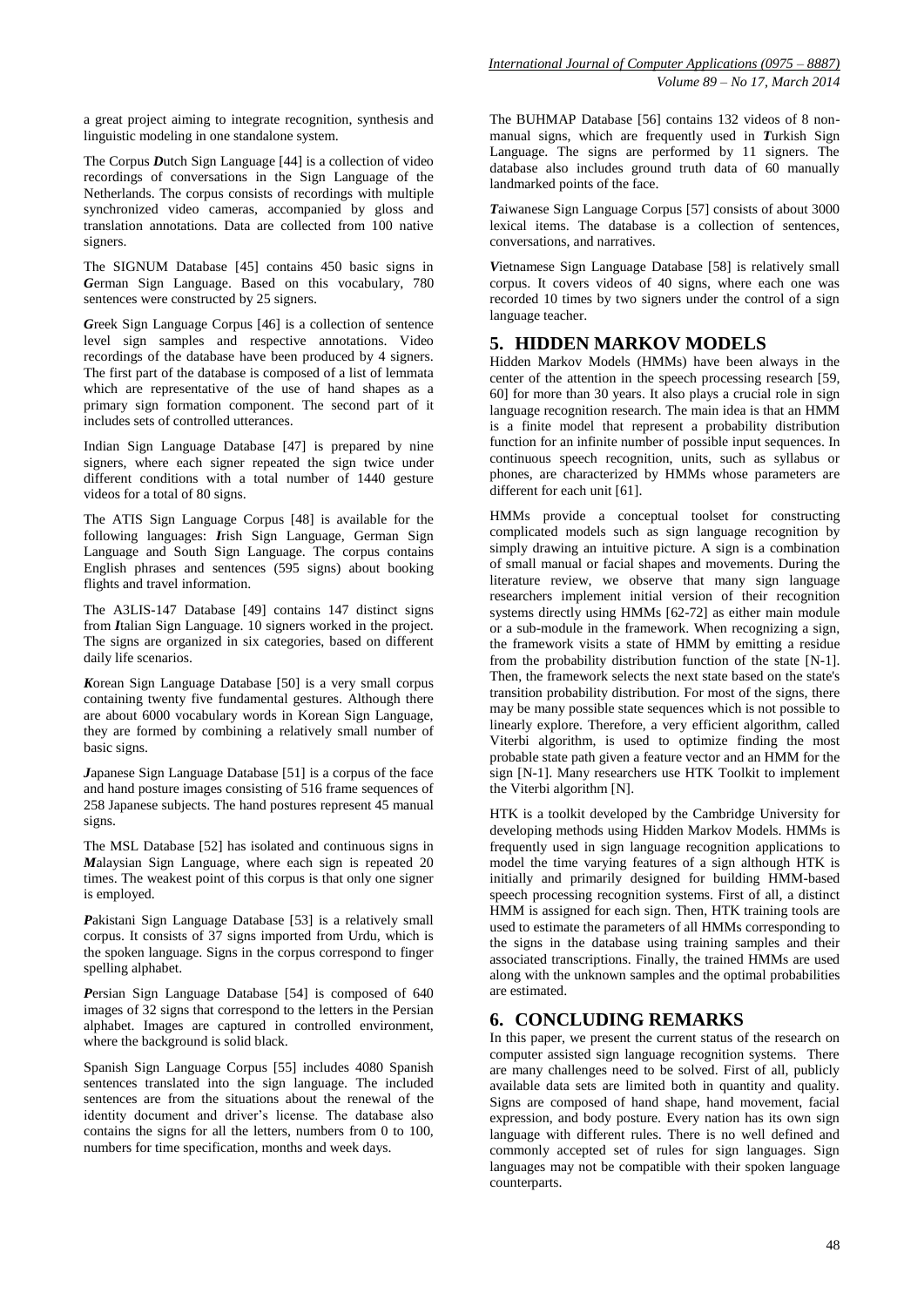Considering the insufficient advancements in the last thirty years, it does not seem feasible to develop a computer assisted international sign language recognition system in near future. To accomplish such goal, we propose the following steps to the automatic sign language recognition researchers.

An international committee for defining and publishing a standard for an international sign language should be formed. The new international sign language should have features that are easy to model with current computer systems. Then, a publicly available database containing all isolated sign and examples of the conversations should be prepared. Finally, the researchers working on different sign languages should combine the current knowledge and experience in order to develop a computer assisted sign language recognition system.

We do not expect every nation to fully adapt the new international sign language. However, if at least an international standard for a subset of the spoken language (e.g., sentences frequently used during international travel) or the finger spelling is accepted, this will make it possible to design a system that can be deployed and used anywhere in the world.

Due to the recent advancements in the imaging technologies, we anticipate that a global sign language recognition system should employ only vision-based features.

Last but not the least, we should emphasize that the Dicta-Sign project [41] has a potential to create a well established international sign language and corresponding recognition system. With the increase of funding to the project, integrating sign language recognition systems into daily life would be possible. We expect that the availability of this database will significantly boost the productivity of sign language recognition studies. We believe that it will eventually result in a recognition system that can handle either multiple sign languages or an international sign language.

#### **7. ACKNOWLEDGMENTS**

The authors would like to state that they emphasize the difficulties the deaf community comes across. We hope our proposal will make it possible that one day there is going to be a well defined international sign language and corresponding recognition systems that is available worldwide.

#### **8. REFERENCES**

- [1] Grimes, G.J. Digital data entry glove interface device. U.S. Patent and Trademark Office, 4,414,537, 1983.
- [2] Hall, J.A. The human interface in three dimensional computer art space. Media Lab, Massachusetts Institute of Technology, MSVS Thesis, Cambridge, MA, 1985.
- [3] Kadous, M.W. Machine recognition of Auslan signs using PowerGloves: Towards large-lexicon recognition of sign language. Workshop on the Integration of Gesture in Language and Speech, pp. 165-174, 1996.
- [4] Vogler, C. and Metaxas, D., Adapting hidden Markov models for ASL recognition by using three-dimensional computer vision methods. In Proc. of Systems, Man, and Cybernetics, vol.1, no., vol.1, pp.156-161, 1997.
- [5] Starner, T. and Pentland, A. Real-time american sign language recognition from video using hidden markov models. In Motion-Based Recognition, Springer Netherlands, pp. 227-243, 1997.
- [6] Brashear, H., Junker, H., Starner, T., and Lukowicz, P. Using Multiple Sensors for Mobile Sign Language Recognition. 16th International Symposium on Wearable Computers, pp. 45, 2003.
- [7] Liang, R.H. and Ouhyoung, M. A real-time continuous gesture recognition system for sign language. In Proc. of Automatic Face and Gesture Recognition, pp. 558-567, 14-16 Apr 1998.
- [8] Gao, W., Ma, J., Shan, S., Chen, X., Zeng, W., Zhang, H., and Wang, J. HandTalker: A multimodal dialog system using sign language and 3-D virtual human. In Proc. of Advances in Multimodal Interfaces, pp. 564- 571, 2000.
- [9] Hernandez-Rebollar, J.L., Lindeman, R.W., Kyriakopoulos, N. A multi-class pattern recognition system for practical finger spelling translation. In Proc. of Multimodal Interfaces Conf., pp 185-190, 2002.
- [10] Mehdi, S. A., and Khan, Y.N. Sign language recognition using sensor gloves. In Proc. of Neural Information Processing, vol. 5, pp. 2204-2206, 2002.
- [11] Akyol, S., and Canzler, U. An information terminal using vision based sign language recognition. In Proc. of ITEA Workshop on Virtual Home Environments, VHE Middleware Consortium, vol. 12, pp. 61-68, 2002.
- [12] Kuroda, T., Tabata, Y., Goto, A., Ikuta, H., and Murakami, M. Consumer price data-glove for sign language recognition. In Proc. of 5th Int. Con. Disability, Virtual Reality Assoc., Oxford, UK, pp. 253-258, 2004.
- [13] Hernandez-Rebollar, J.L., Kyriakopoulos, N., Lindeman, R.W. A new instrumented approach for translating ASL into sound and text. In Proc. of Automatic Face and Gesture Recognition, pp. 547-552 2004.
- [14] Oz, C., and Leu, M.C. American Sign Language word recognition with a sensory glove using artificial neural networks. Engineering Applications of Artificial Intelligence, vol. 24(7), pp. 1204-1213, 2011.
- [15] Zafrulla, Z., Brashear, H., Starner, T., Hamilton, H., and Presti, P. American sign language recognition with the kinect. In Proc. of the 13th international conference on multimodal interfaces pp. 279-286, 2011.
- [16] Assaleh, K., Shanableh, T., and Zourob, M. Low complexity classification system for glove-based Arabic sign language recognition. In Neural Information Processing, pp. 262-268, 2012.
- [17] Jeong, E., Lee, J., and Kim, D. Finger-gesture Recognition Glove using Velostat. 11th Int. Conf. on Control, Automation and Systems, pp. 206-210, 2011.
- [18] Luzanin, O. and Plancak, M. Hand gesture recognition using low-budget data glove and cluster-trained probabilistic neural network. Assembly Automation, vol. 34(1), pp.94-105, 2014.
- [19] Waldron, M.B., and Kim, S. Isolated ASL sign recognition system for deaf persons. Transactions on Rehabilitation Engineering, vol. 3(3), pp. 261-271, 1995.
- [20] Fagiani, M., Principi, E., Squartini, S., and Piazza, F. A New System for Automatic Recognition of Italian Sign Language. In Neural Nets and Surroundings, Springer, pp. 69-79, 2013.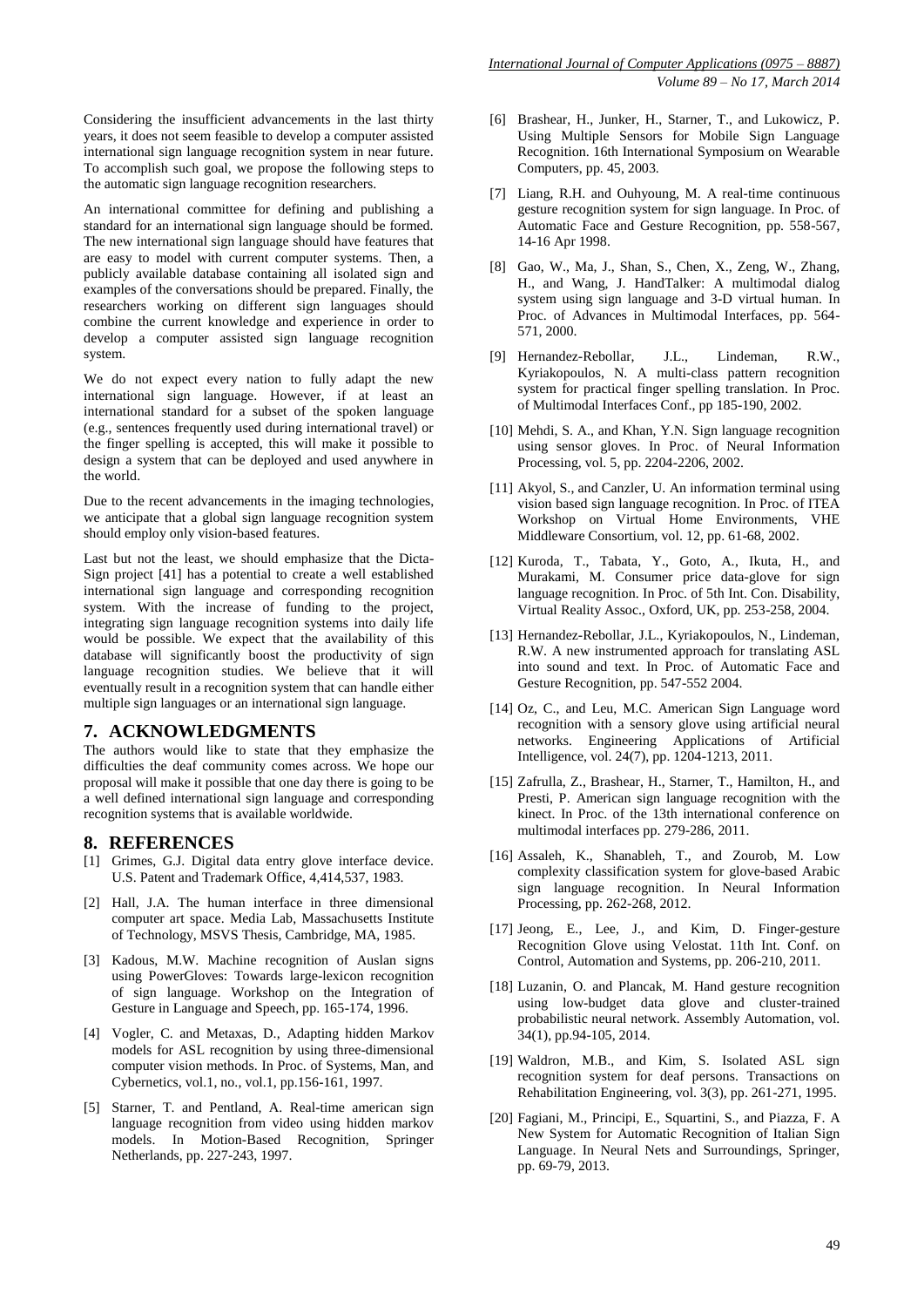- [21] Akyol, S., and Alvarado, P. Finding relevant image content for mobile sign language recognition. International Conference-Signal Processing, Pattern Recognition and Applications, pp. 48-52, 2001.
- [22] Kishore, P.V.V. and Kumar, P.R. Sign language video segmentation with level sets fusing color, texture, boundary and shape features. Journal of Signal and Image Processing, vol.3, no.3, 2012.
- [23] Haberdar, H. and Albayrak S. A two-stage visual Turkish Sign Language recognition system based on global and local features. Lecture Notes in Artificial Intelligence vol. 4203, Springer-Verlag, pp. 29-37, 2006.
- [24] Zhang, L.G., Chen, Y., Fang, G., Chen, X., and Gao, W. A vision-based sign language recognition system using tied-mixture density HMM. In Proc. of the 6th International Conference on Multimodal Interfaces pp. 198-204, 2004.
- [25] Zieren, J. and Kraiss, K.F. Robust person-independent visual sign language recognition. Pattern recognition and image analysis, Springer, pp. 520-528, 2005.
- [26] Assan, M., and Grobel, K. Video-based sign language recognition using hidden markov models. In Gesture and Sign Language in Human-Computer Interaction, pp. 97- 109, Springer Berlin Heidelberg, 1998.
- [27] Zafrulla, Z., Brashear, H., Hamilton, H., and Starner, T. A novel approach to American Sign Language phrase verification using reversed signing. Computer Vision and Pattern Recognition Workshops, pp.48-55, 2010.
- [28] Feris, R., Turk, M., Raskar, R., Tan, K. H., and Ohashi, G. Recognition of isolated fingerspelling gestures using depth edges. In Real-Time Vision for Human-Computer Interaction, Springer, pp. 43-56, 2005.
- [29] Hienz, H., Bauer, B., and Kraiss, K. F. Video-based continuous sign language recognition using statistical methods. In Proc. of . 15th International Conference on Pattern Recognition, vol. 2, pp. 463-466, 2000.
- [30] Dreuw, P., Rybach, D., Deselaers, T., Zahedi, M., and Ney, H. Speech recognition techniques for a sign language recognition system. Hand, 2007.
- [31] Holden, E.J., Lee, G. and Owens, R. Australian sign language recognition. Machine Vision and Applications, 16(5), pp. 312-320, 2005.
- [32] Dreuw, P. Steingrube, P., Deselaers, T. and Ney, H. Smoothed Disparity Maps for Continuous American Sign Language Recognition. Iberian Conf. on Pattern Recognition and Image Analysis, pp. 24-31, 2009.
- [33] Wang, H., Gao, W., and Shan, S. An approach based on phonemes to large vocabulary Chinese sign language recognition. 5th Conf. on Automatic Face and Gesture Recognition, pp. 411-416, 2002.
- [34] Nayak, S., Sarkar, S., and Loeding, B. Unsupervised modelling of signs embedded in continuous sentences. In Computer Vision and Pattern Recognition-Workshops, pp. 81-81, 2005.
- [35] Bauer, B. and Hienz, H. Relevant features for videobased continuous sign language recognition. Int. Conference on Automatic Face and Gesture Recognition, pp. 440-445, 2000.
- [36] Kelly, D., Reilly Delannoy, J., Mc Donald, J., and Markham, C. A framework for continuous multimodal sign language recognition. In Proc. of Intl. Conference on Multimodal interfaces, pp. 351-358, 2009.
- [37] Fang, G., Gao, W., and Zhao, D. Large-vocabulary continuous sign language recognition based on transition-movement models. IEEE Transactions on Systems, Man and Cybernetics, Part A: Systems and Humans, vol. 37(1), pp. 1-9, 2007.
- [38] Wilbur, R. and Kak, A., "Purdue RVL-SLLL American Sign Language Database", School of Electrical and Computer Eng. Tech. Report, Purdue University, 2006.
- [39] Dreuw, P., Neidle, C., Athitsos, V., Sclaroff, S., and Ney, H. Benchmark Databases for Video-Based Automatic Sign Language Recognition. In LREC, 2008.
- [40] Johnston, T., Schembri, A., Adam, R., Napier, J., Thornton, D. Auslan SignBank: the Auslan lexical database. http://www.auslan.org.au/
- [41] Schembri, A., Fenlon, J., Rentelis, R., Reynolds, S., and Cormier, K. Building the British Sign Language Corpus. Language Documentation and Conservation, vol. 7, pp. 136-154, 2013.
- [42] Porfirio, A., Wiggers, K., Oliveira, S., and Weingaertner, D. Libras sign language hand configuration recognition based on 3D meshes. IEEE Int. Conf. on Systems, Man, and Cybernetics, 2013.
- [43] Efthimiou, E., Fotinea, S.E., Hanke, T., Glauert, J., Bowden, R., Braffort, A., and Goudenove, F. DICTA-SIGN: Sign language recognition, generation and modelling with application in Deaf communication. 4th Workshop on the Representation and Processing of Sign Languages, pp. 80-83, 2010.
- [44] Crasborn, O. and Zwitserlood, I. The Corpus NGT: an online corpus for professionals and laymen. 3rd Workshop on the Representation and Processing of Sign Languages, 2008.
- [45] von Agris, U. and Kraiss, K.F. Towards a video corpus for signer-independent continuous sign language recognition. In Proc. of Gesture in Human-Computer Interaction and Simulation. Int. Gesture Workshop, 2007.
- [46] Efthimiou, E. and Fotinea, S. E. GSLC: creation and annotation of a Greek sign language corpus for HCI. In Universal Access in Human Computer Interaction, Springer Berlin Heidelberg, pp. 657-666, 2007.
- [47] Kishore, P.V.V., Kumar, P.R., Kumar, E.K., and Kishore, S.R C. Video Audio Interface for Recognizing Gestures of Indian Sign. International Journal of Image Processing, vol. 5, no. 4, pp. 479, 2011.
- [48] Bungerot, J., Stein, D., Dreuw, P., Ney, H., Morrissey, S., Way, A., and van Zijl, L. The ATIS sign language corpus. 2008.
- [49] Fagiani, M., Principi, E., Squartini, S. and Piazza, F. A New Italian Sign Language Database. In Proc. of International Conference on Brain Inspired Cognitive Systems (BICS), Shenyang, China, Jul. 11-14 2012.
- [50] Kim, J. S., Jang, W., and Bien, Z. A dynamic gesture recognition system for the Korean sign language (KSL). Systems, Man, and Cybernetics, Part B: Cybernetics, vol. 26(2), pp. 354-359, 1996.